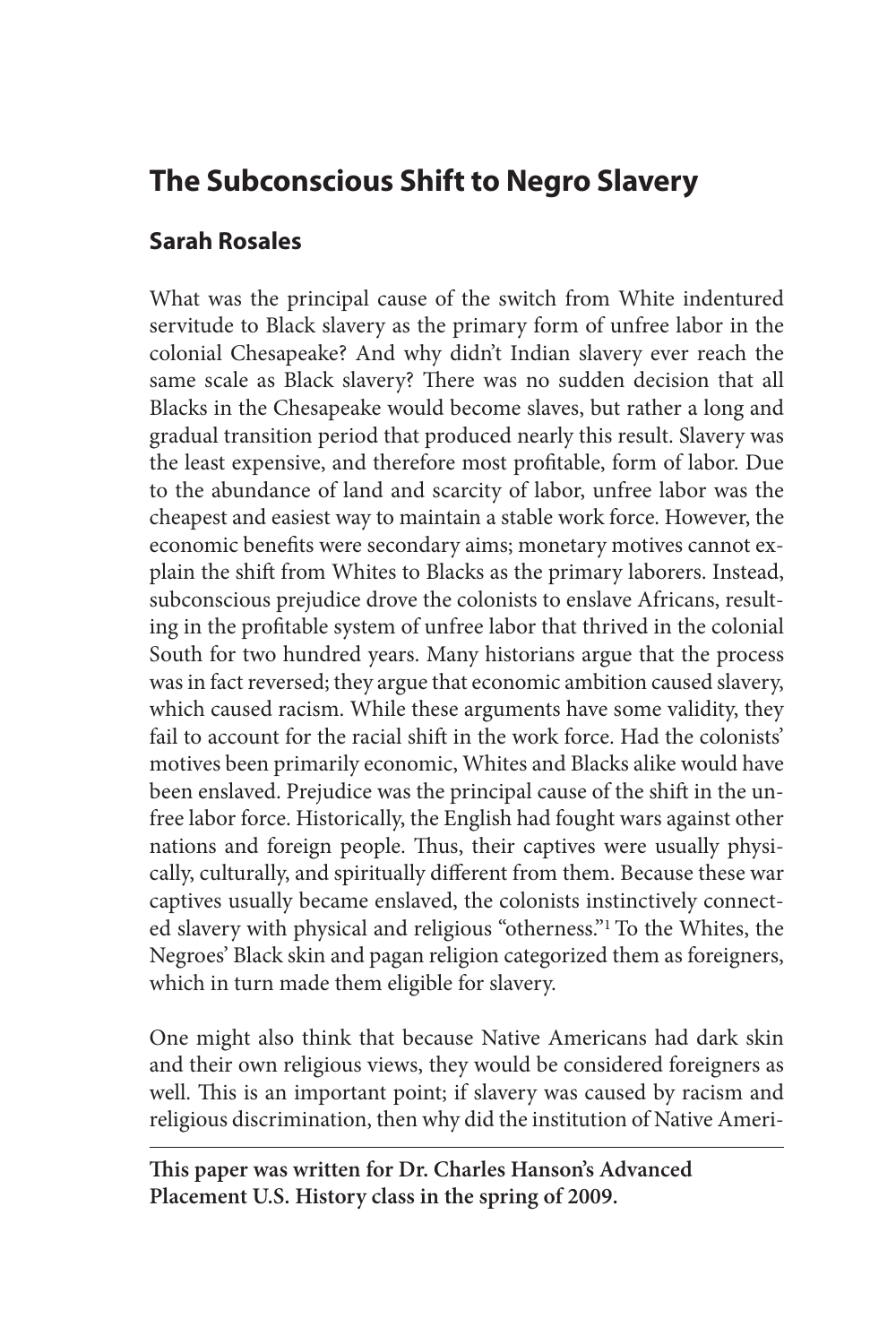can slavery fade long before Black slavery did? In fact, why did it fade even before it arose in full? If racial and religious prejudice were the primary causes of slavery, then there must also be an explanation for why some non-White non-Christians remained free while the Blacks were enslaved. Native Americans were not spared such religious discrimination, but the discrimination affected them differently in two ways. First, Indians may have been left alone because they were partially assimilated into the White, Christian culture. Native Americans seemed more familiar religiously and, at times, linguistically than Blacks did. Second, many local Indian slaves were traded to the West Indies, often in exchange for Black slaves or non-local Indian slaves. Indians, not Blacks, were shipped away because they revolted or escaped more often than Blacks did. Thus, the differing levels of assimilation and of rebellious behavior between Native Americans and Blacks caused the two populations to be affected by the colonists' prejudice in different ways. Because colonists either sympathized with Native Americans or despised their rebellion, Blacks came to be the "different" people to whom the "foreign" standard applied most harshly. Due to the racial and cultural differences between Blacks and Whites, the colonists unconsciously equated Negroes with slavery. While Native Americans were sometimes thought of as slaves for the same reasons, the Whites' subconscious prejudice affected Native Americans differently from Blacks because the two non-White populations differed from each other, and not only from the Whites.

#### **Economic Ambition: Things Happen Because of Money**

Some historians argue that economic convenience was the principal cause of the shift from White indentured servitude to Black slavery. They argue that the scarcity of labor combined with the abundance of land called for a more drastic form of unfree labor than servitude. One colonist confirmed this theory, writing,

*I doe not see how we can thrive until we get a stock of slaves…for our children's children will hardly see this great continent filled with people, soe that our servants will desire freedom to plant for themselves, and not stay but for verie great wages* <sup>2</sup>

While it is true that colonists could not "thrive" without slave labor, it is not true that slavery was inevitable given the situation, or that it was necessary to survive. Economic ambition drove colonists toward slav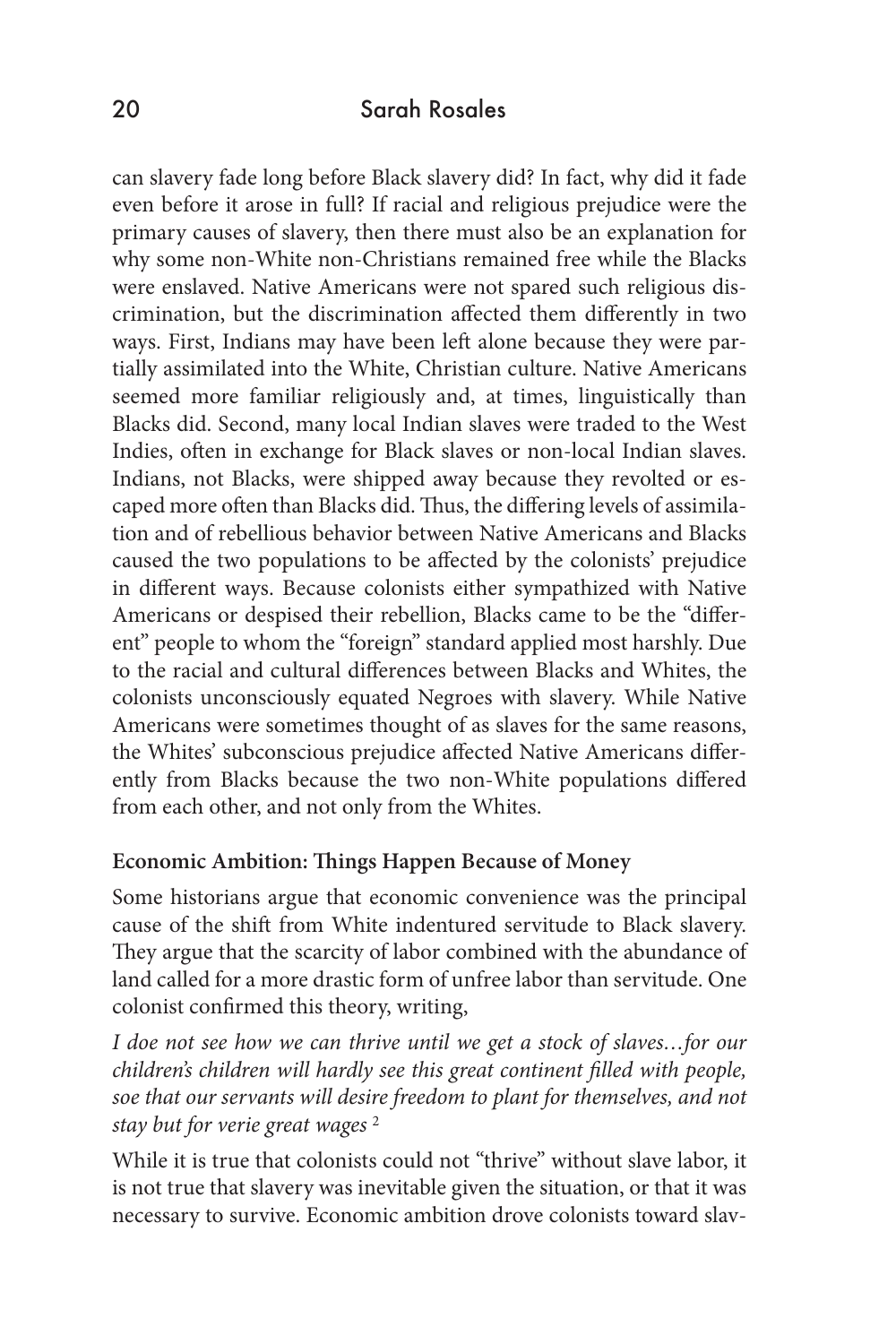ery, which would provide a cheap, stable work force. Laborers bound to the master forever, not merely employed or indentured for a finite length of time, provided this stability. Servants' indentures eventually expired, and planters had to pay them well to make them stay. As a result of their high wages, the workers quickly had enough money to buy property for themselves, so planters lost their work forces. For example, so many former indentured servants were able to purchase land that they made up about a third of Virginia's landowners in 1666.<sup>3</sup> Slaves, on the other hand, were bound for life. Moreover, their children were slaves as well, creating even more stability in the labor force.<sup>4</sup> Planters then owned a self-perpetuating work force, which granted security in times of scarce labor. Slaves were also less expensive than indentured servants. A labor inventory from 1648 shows that a White servant indentured for six years was worth £1500 while a "Negro man" with no specific indenture time, most likely a slave, was worth £2000.5 If a planter could purchase three lifetimes of work for the same price as the services of four servants for six years each, he would surely choose the three slaves over 24 man-years of indentured servants' labor.

Furthermore, Blacks may have been more self-reliant and skilled at farming than Whites were. A Virginian wrote in 1683, "Blacks can make [tobacco] cheaper than Whites."6 If there was a lower cost to production ratio for Blacks than there was for Whites, then the landowners could increase their revenue by merely using Black slaves instead of White indentured servants. Robin Blackburn argues that European servants demanded food, clothing, and shelter from their employers, which was a large financial burden. In contrast, Africans born in Africa or the West Indies were less expensive to maintain because their upbringings made them more capable of building their own shelters and growing, collecting, hunting, or catching their own food.7 A Massachusetts colonist wrote to his brother-in-law in 1645, "[W]ee shall maynteyne 20 Moores [Negroes] cheaper than one English servant," possibly estimating based on Blacks' and Whites' relative self-sufficiency.8 Not until 1705 did the Virginia Court require that masters clothe, shelter, and feed their slaves competently, which increased a slave's cost to its master.<sup>9</sup> Before then, it would have been legally possible to minimize costs by providing inadequate care to slaves. Even after 1705, there was no strict enforcement mechanism to uphold the law, so people could still manage to provide less than satisfactory necessities for their slaves.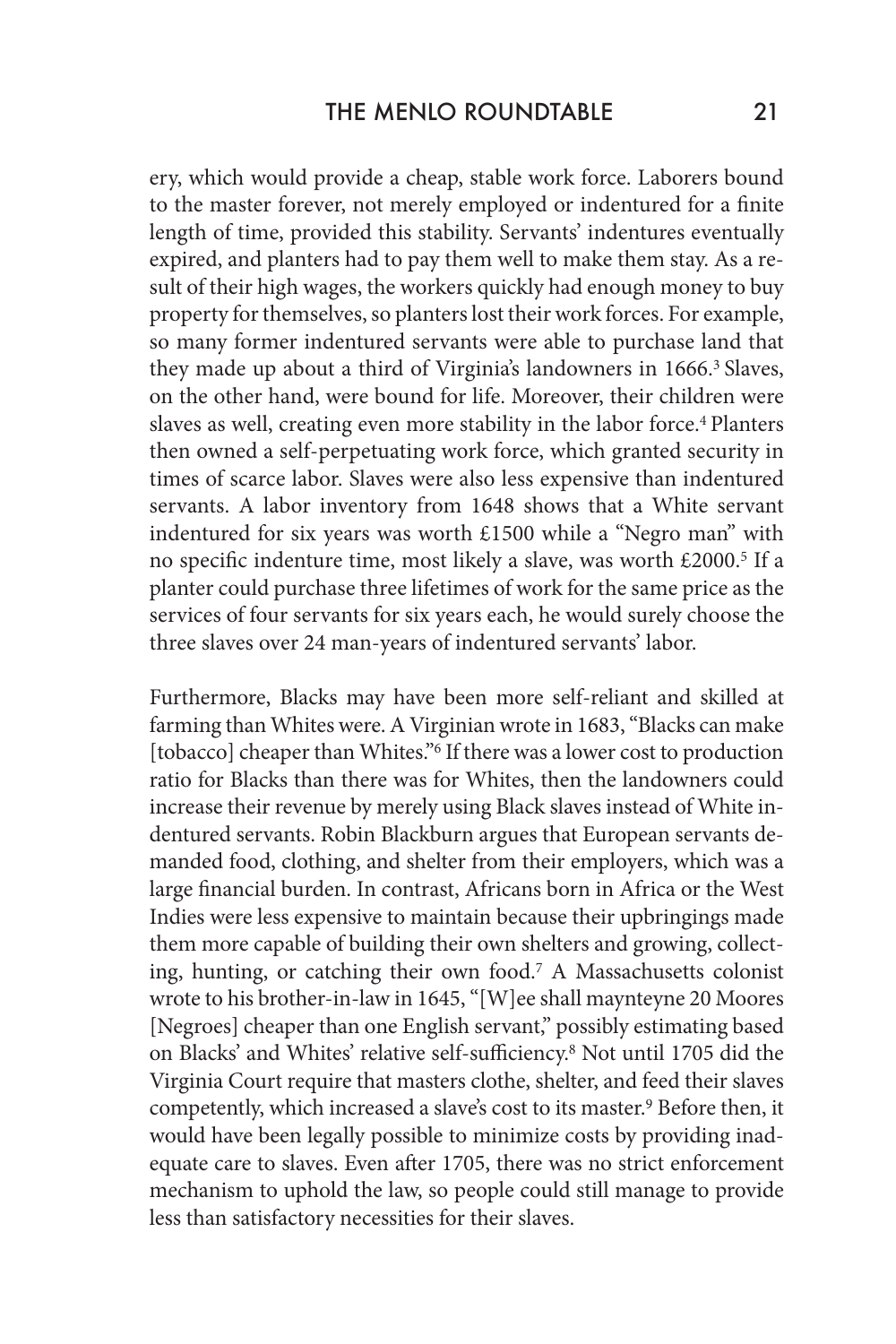Despite the economic advantages of Black slaves over White servants, monetary motives alone fail to account for the fundamental shift in the labor force from White to Black. The prejudices that caused the transition to Black slavery brought about a desired economic outcome. Plantation slavery was, to be sure, a highly profitable business model that greatly reduced costs by eliminating the requirement to pay laborers and reducing slaves' clothing, food, and sleep to the minimum necessary for them to be able to work.10 While this was not the case on every plantation, the production that resulted from slaves' brutal mistreatment allowed the South's economy to thrive. But who could have fathomed this model beforehand and promoted it so much that the aspiration to such a model caused the shift to slavery? Profits were a rational justification for keeping slavery, but they were not a primary cause of its adoption in the first place. Economic motives surely took part in setting in motion, and later justifying, the switch from servitude to slavery, but the ultimate causes of the shift towards Black slavery were deeply and subliminally rooted in cultural history.

• • •

#### **Racism: It's a Black Thing**

The shift towards Black slavery was caused by racism against Blacks. The court verdict of *Re Negro John Punch* discriminated between Blacks and Whites, sentencing three runaway servants, one Black and two Whites, to vastly different punishments for the same offense. The Black man, John Punch, was condemned to slavery for life while the Whites only had one year added to their indentures, and there was no explanation provided for the difference in sentence length.<sup>11</sup> Because there was no stated rationale for the court's disproportionate verdict, one can infer that there was nothing to justify it beyond mere racial prejudice. There was racism, and at least on this occasion, racism directly caused slavery; because John Punch was Black, he was sentenced to a lifetime of bondage while the punishment for the two Whites was much less severe. *John Punch* was clearly a case in which a fully conscious decision to enslave a Black based on race occurred, but it is possible to infer that if there were public, *de facto*, decisions to enslave people based on race, then there must also have been numerous *de jure*  enslavements that stemmed from racism. In addition, a Virginia slave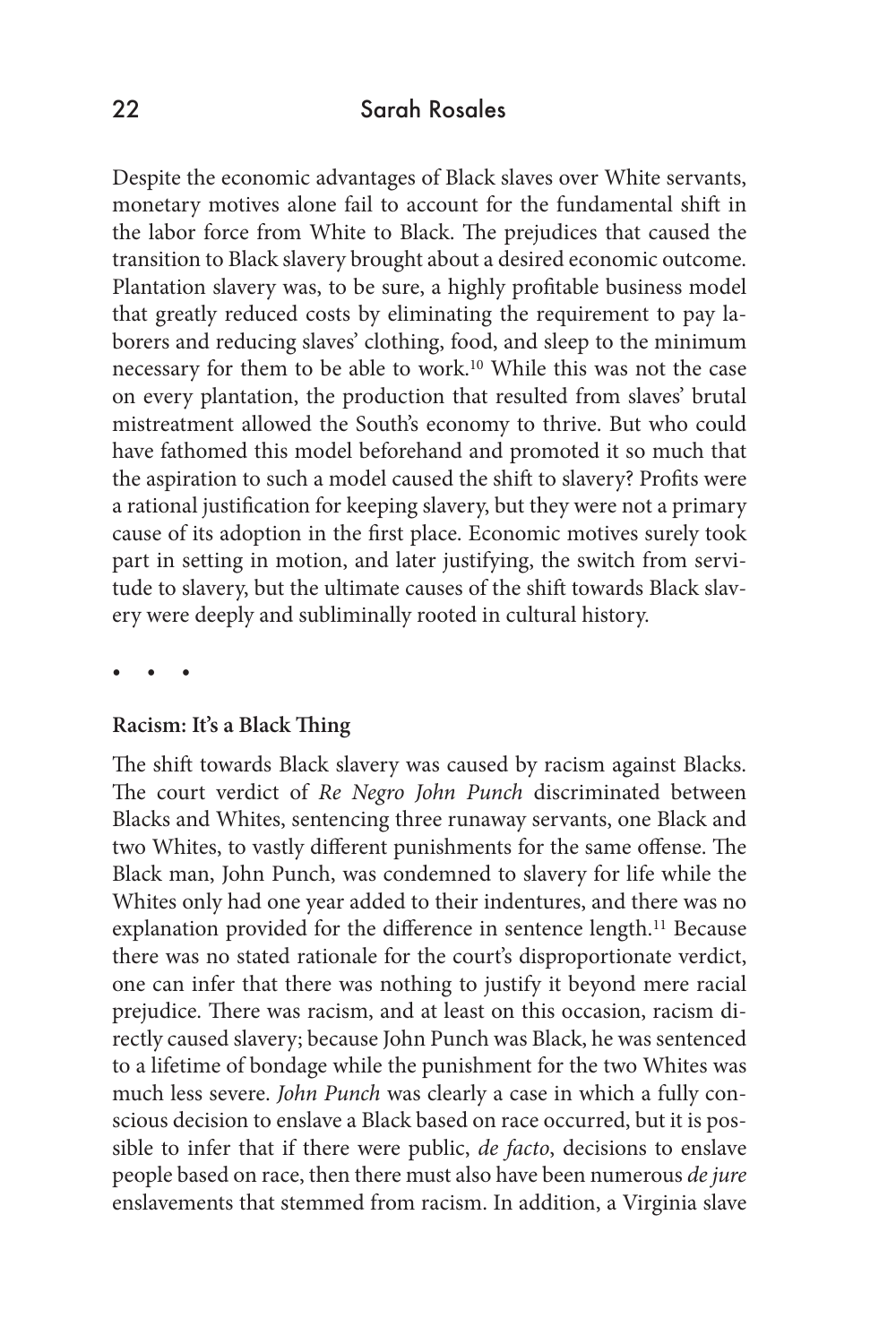code from 1661 eliminates the possibility of White *de jure* slaves. The code mentions "Negroes who [we]re incapable of making satisfaction by addition of time" because they were already enslaved for life, but fails to mention any Whites that were already serving for life.12 It is then plausible to conclude that there were Blacks, but not Whites, officially enslaved for life because the Whites mentioned in the law were assumed to be able to add time to their indentures, suggesting that they were servants, while some Negroes were not able to extend their service time, suggesting that they were slaves.

#### **Religious Difference**

Part of the Blacks' "foreignness" to Whites was their religion. England's past war captives had religiously differed from their captors; because these captives were enslaved, the English subconsciously connected slavery with people of pagan religions. The fact that Blacks were not Christian, but some Native Americans had converted or at least pretended to desire baptism, caused Blacks and Native Americans to be considered differently in the colonists' eyes. Non-Christians were not only more associated with the historical traits of slaves, but could also be more effectively dominated by their masters. As the English Reverend William Gouge noted in his 1622 book, *Domesticall Duties*, "Masters had a more absolute power [over non-Christian servants] than others."13 Because religious difference would justify harsher methods that rendered better economic results, enslaving non-Christians would have been more appealing to planters. In fact, the Old Testament seemed to condone enslaving people of other nations or religions, saying, "[S]laves are to come from the nations around you . . . . [You] can make them slaves for life, but you must not rule over your fellow Israelites ruthlessly."14 Social conventions and religious sources alike sanctioned the enslavement of pagans, which, for the most part, made both Blacks and Indians eligible for such treatment. Indians, however, had been exposed to English missionary activity for a longer period of time than had been the case with Negroes. Thus, some of the Native Americans would have converted to Christianity while the others would have had enough knowledge of it to feign an aspiration to become a follower. Because of this, colonists would have perceived fewer religious differences between themselves and the Native Americans, resulting in a less striking impression of "otherness." In fact, one Indian slave was set free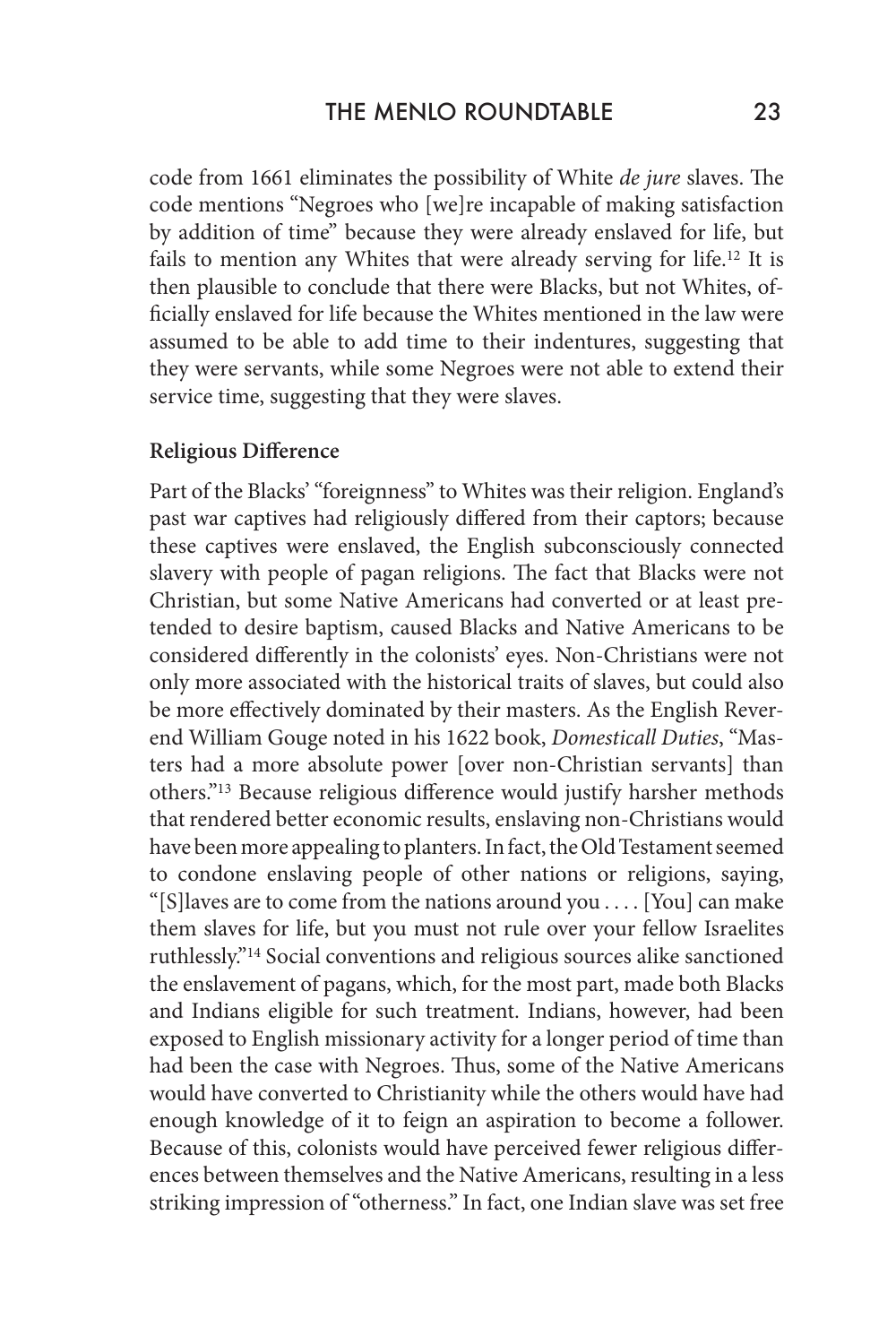by the Virginia Assembly in 1662 because "he sp[oke] perfectly the English tongue and desir[ed] baptism."15 That Indian was assimilated into White culture and therefore seemed less foreign, which made him exempt from the norm that applied to non-White pagans. Because this Native American, a foreigner to English culture, was freed from slavery, general racial differences appear not to have been the primary motive to enslave. That in turn suggests that Indians and Blacks were not necessarily treated the same way just because they were both of non-European race. Religious discrimination in tandem with racism led to the subconscious selection of Blacks as the overwhelming majority of slaves. Based on their understanding of the Bible, the Whites may have sympathized with that particular Indian's desire to be baptized, becoming reluctant to enslave a Christian brother. The majority of Negroes, on the other hand, neither spoke fluent English nor heeded the Christian faith in the 17th-century Chesapeake. Consequently, because Africans had not been raised Christian and were foreign in skin color, language, manners, and customs, they were easier targets for enslavement. Further proof that religion was a primary factor in the determination of slavery is a 1705 law that requires all non-Christian immigrants, with few exceptions, to become slaves for life.16 Only non-Christians "in amity with her Majesty" or people who were free in predominantly Christian nations were exempted, which suggests that the 'civilized' non-Christians were accepted while the 'uncivilized heathens' were slave material.

#### **Indians Exempted**

Furthermore, it was only racism against Blacks, not racial prejudice in general, that caused the shift from White indentured servitude to Black slavery. Indians were not treated the same as Blacks. While both groups on the surface seemed completely foreign to the English, Black slavery endured but Native American slavery did not. What factors important to the Whites exempted Native Americans from the consequences Negroes suffered? It is not that the colonists were not racist against the Indians, but rather that their racism resulted in fear, which sometimes led them to react even more harshly to Indians than they did to Blacks. On the other hand, in some cases they were not racist, seeing in the Indians elements of their own culture with which they sympathized.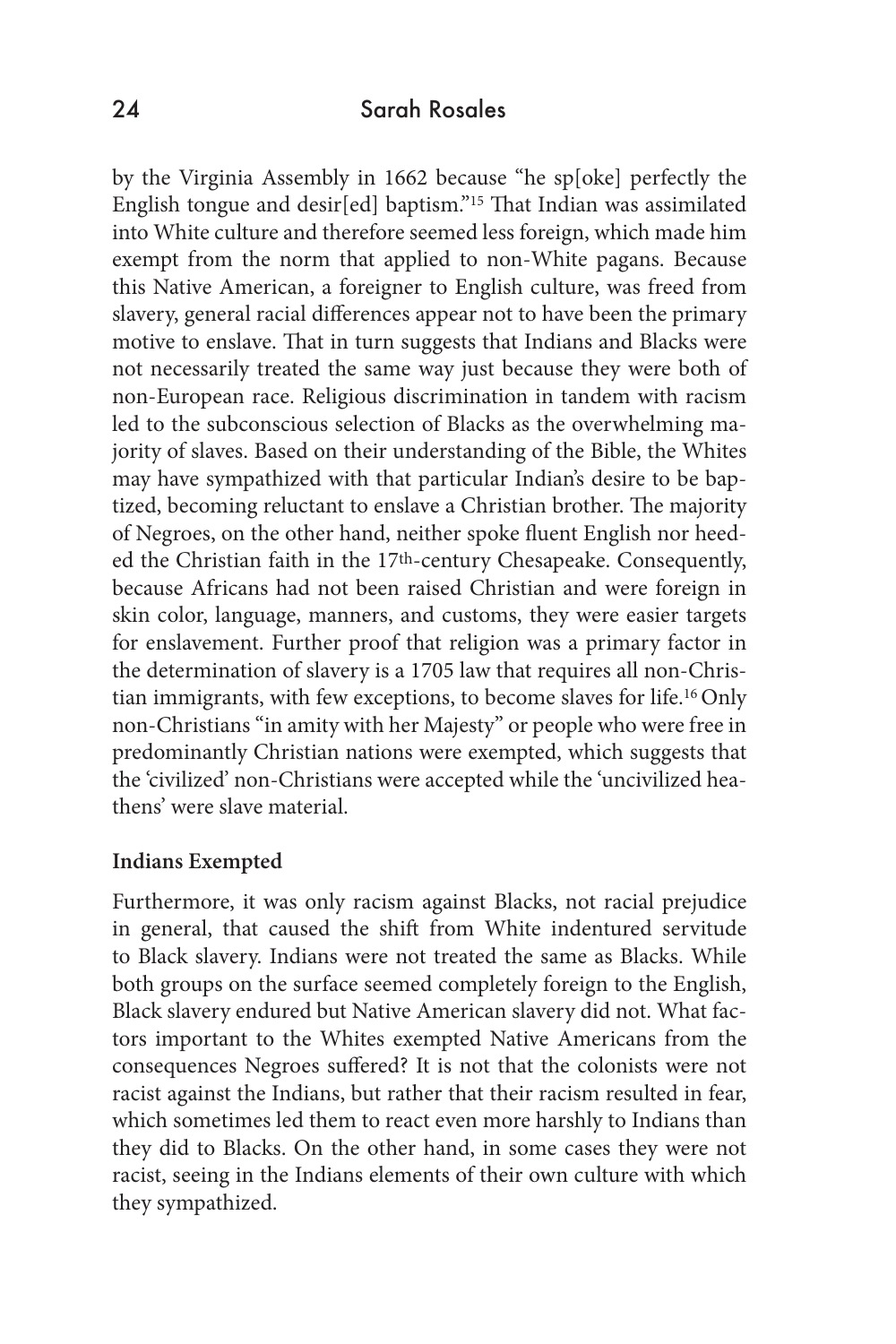First, the Indians' threat to both the colonists' safety and social stability deterred Whites from enslaving them. Some Indians that failed to sell in 1627 were turned over to the colony and eventually hanged because they had stolen goods, attempted murder, and tried to run away.<sup>17</sup> This is proof of the hell-raising and mischief some Native Americans caused, which in turn resulted in a stereotype that spread elsewhere. Due to the Indians' rumored menace and the conflicts they posed to the stability of colonial society, racism alone was not enough to cause them to become enslaved on a large scale. If Native Americans were only going to cause trouble for the colonies, why enslave them? Blacks, on the other hand, were less able to rise up against leadership at first; Negro slave insurrections were planned and some took place, but at least in Virginia during the early years, most were impeded or quickly quelled. Insiders betrayed both the 1663 Gloucester County conspiracy and a 1710 plot in exchange for their freedom. Leaders of the Northern Neck slave revolt of 1687 were executed. Only the Stono Rebellion of 1739 had some success. Even as late as 1800, a rebellion near Richmond was quickly stifled. Nat Turner's 1831 revolt was the first victorious slave revolt in Virginia.18 The results of racism played out in Blacks' fates because they were unable to successfully rebel while Native Americans stirred up enough trouble to discourage Whites from enslaving them.

The fact that Native Americans belonged to tribes caused White colonists to respect them as members of a separate nation rather than as individuals in the way that the colonists perceived the Blacks. Colonists tried to avoid enslaving members of amiable tribes, which demonstrated this respect. As a result, the colonists often enslaved those friendly tribes' enemies, who would then attack to retrieve their kin. Subsequently, colonists shipped their Native American slaves to the West Indies in exchange for Blacks, who had no one to set them free and were therefore less dangerous.19 Individuals did not command the sort of respect that a cohesive community inspired. A tribe of Native Americans, however, was a more daunting foe, and at the same time one that evoked a feeling of familiarity and even admiration. Indian tribes resembled separate nations, and the Whites may have identified with or respected this Native American quality of autonomy. On the other hand, because colonists had to live with their Negroes, they formed closer contacts, forcing them to view the Negro as a single person rather than as one of many tribesmen. Thus, because Blacks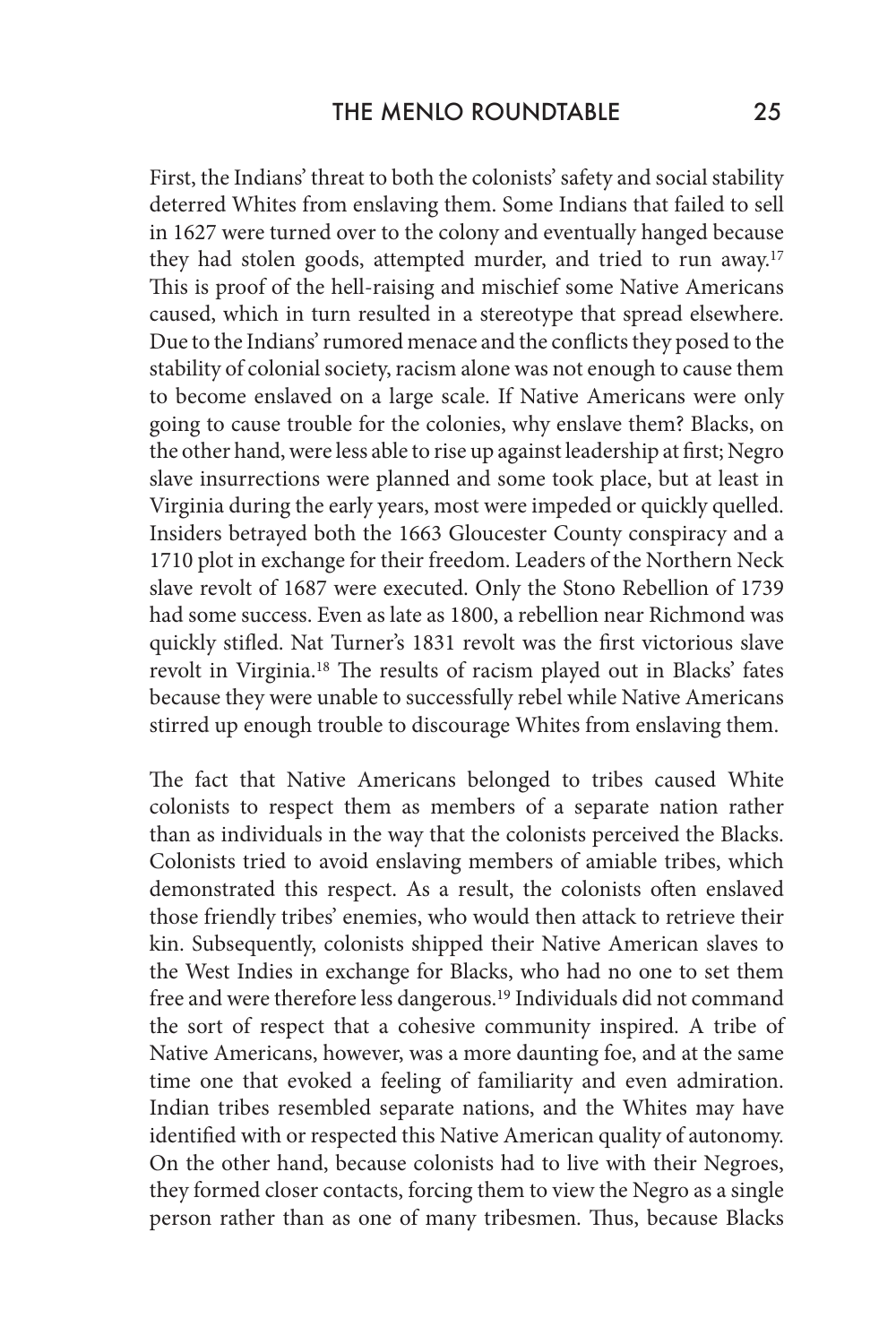lacked the Indians' strong sense of community, and therefore the Whites' subconscious esteem, Blacks could be viewed and dominated as individuals rather than as a group.20 And this domination, of course, eventually led to the domination of the entire race.

#### **Conclusion**

The argument that racial and religious discrimination caused the shift from White indentured servitude to Black slavery gives a reason other than greed for slavery, but it also sparks another debate: what were the effects of slavery? Proximately, the most prominent effect was economic efficiency. For two hundred years—half of American history the colonial and then national economy were in large part propelled by Southern agriculture. Ultimately, slavery caused the Civil War. Its most important legacy, however, is racism that has yet to subside. Slavery and the racism it engendered both entailed social, economic, and political subordination. Slavery was oppressive and dehumanizing. So how does one go about ending it? If the two major causes of Black slavery were racial and religious prejudices, and if the next most driving factor was economic ambition, then one could seek to eliminate those causes in order to stop the cycle. Alternatively, one could simply argue that slavery is morally repugnant on its face. The former approach would involve fostering religious and racial tolerance, essentially trying to rewire the human brain not to make judgment about others. The latter, the abolitionist argument from morality, would try to evoke empathy, relying on human virtue to solve a problem that human judgment and greed created. It would seem, however, that neither method is sufficient to truly abolish slavery, a persistent condition still hidden all around the world today. Can we, then, effectively change the mindset that so easily judges and subjugates others? Can we enforce international law that defines slavery as a crime against humanity? Can human greed be subdued enough to allow people to realize that enslavement cannot be justified by economic profit? Is there hope? If the answer to these questions is no, then slavery's effects must be permanent; but if not, then we must find a way to reverse them. An understanding of the causes that gave rise to slavery can help us find ways to end it.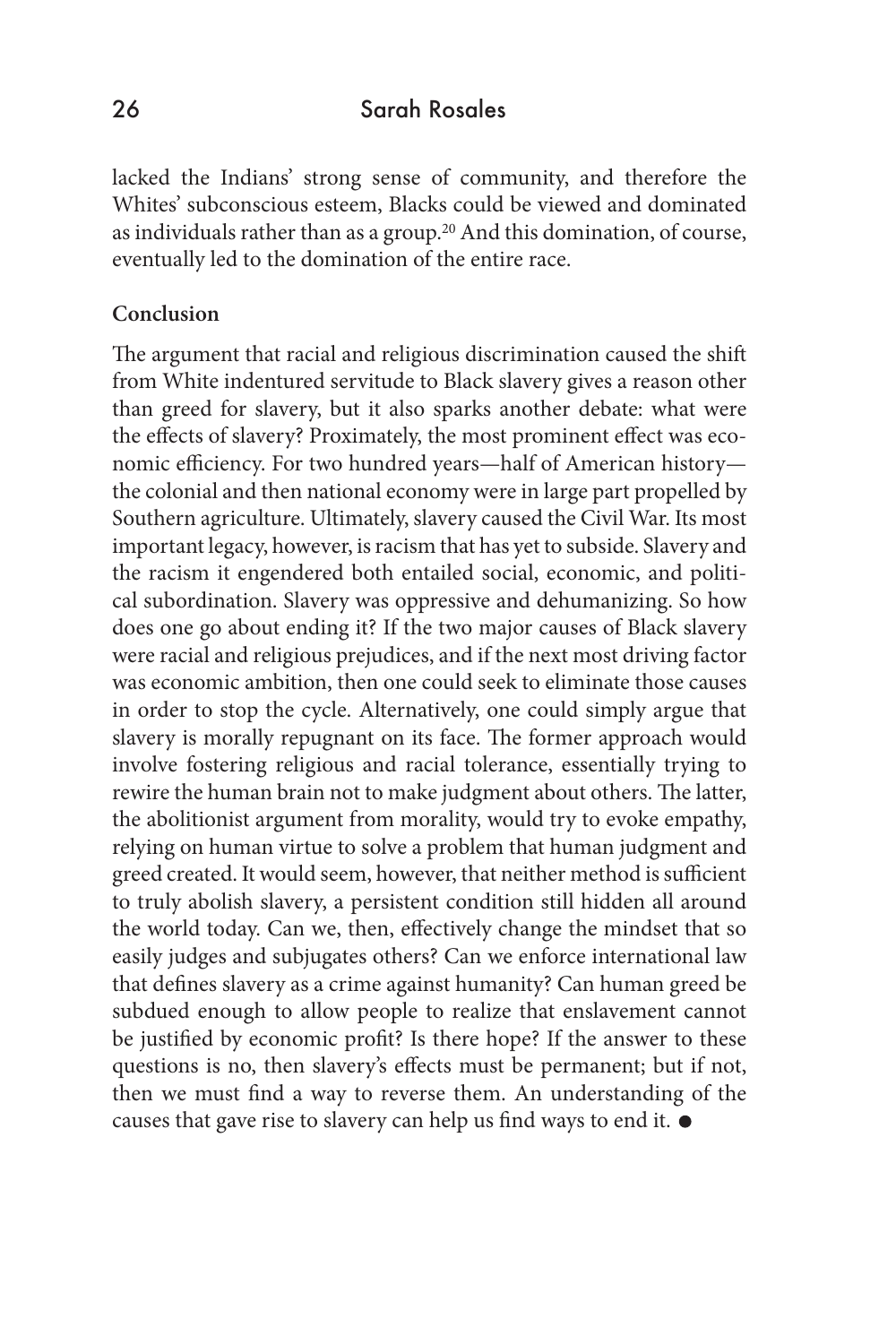### **Notes**

1. Winthrop D. Jordan, *White Over Black: American Attitudes Toward the Negro*, 1550-1812 (Baltimore: Penguin Books Inc., 1968), 55.

2. Emanuel Downing to John Winthrop, Massachusetts Bay Colony, 1645, quoted in Robin Blackburn, *The Making of New World Slavery: From the Baroque to the Modern 1492-1800* (New York: Verso, 1997), 238. In 1776, Adam Smith more clearly states the economic implications of free land in the colonies: Adam Smith, *An Inquiry into the Nature and Causes of the Wealth of Nations* (New York, 1937), 532.

3. Blackburn, 320.

4. [Sale of a Negro Girl], quoted in Jordan, 75.

5. [Inventory of Labor, 1648], reprinted in Jordan, 76.

6. Colonel [Nicholas] Spencer to Board of Trade, Virginia, 1683, quoted in Anthony S. Parent, Jr., *Foul Means: The Formation of a Slave Society in Virginia*, 1660-1740 (Williamsburg, Va.: University of North Carolina Press, 2003), 60.

7. Blackburn, 320. For a comprehensive discussion of similar circumstances in South Carolina and in West Africa and the West Indies, see Peter Wood, *Black Majority: Negroes in Colonial South Carolina from 1670 through the Stono Rebellion* (New York: Knopf, 1974), 120-24. Blacks applied their knowledge of wild plants and herbs, fish and fishing, weaving, and canoeing to provide for themselves and to aid their masters. For the benefits of a general Caribbean "seasoning" or African upbringing, see pages 26-7, 43, 46, 56, and 59-61.

8. Downing.

9. [Virginia slave code, 1705], reprinted in Kirsten Fischer and Eric Hinderaker, eds., *Colonial American History* (Malden, Mass.: Blackwell Publishing Inc., 2002), 134.

10. For an article that praises the cotton plantation as a business, see Frederick Law Olmsted's "Observations on the South", 1852-1854, reprinted in Paul Escott et al., eds., *Major Problems in the History of the American South: Volume I: The Old South* (Lexington, MA: D. C. Heath and Company, 1990), 256-59. It is interesting to note that Olmsted, who visited a plantation in order to write the article, was horrified by